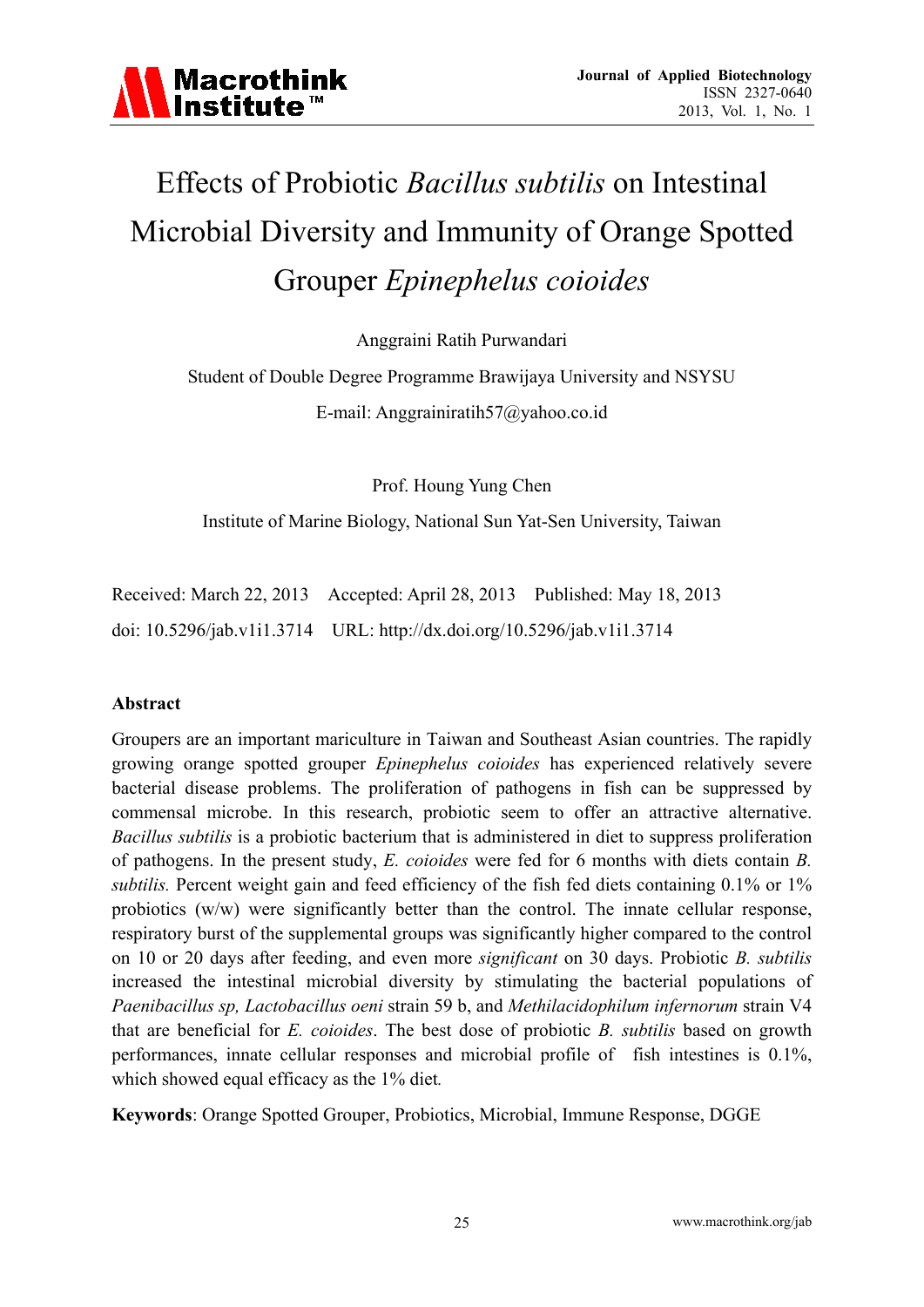

# **1. Introduction**

It is recognized that the gastrointestinal microbes of homeothermic animals serve several functions, such as digestion and development of the mucosal system, angiogenesis, and as a protection barrier against disease (Schiffrin, 2002; Stevens, 1998). The majority of these microbes are present in the digestive tract communities. They contribute to the harvest of dietary nutrients that would otherwise be inaccessible (Bached et al., 2004; Sonnenburg et al., 2005). The potential benefit of the microbes is to influence the absorption of some nutrients, such as lipids. Thus, the establishment of a microbe is a key component in order to health by competitive mechanisms and immune system development and maturation. By facilitating the growth of protective bacteria that will compete against the opportunistic pathogens for food and adhesions sites to intestinal membrane, they can prevent the pathogens entering the body. An important aspect is the specificity of the host response, which depends on the bacteria species colonizing the digestive tract. Therefore it is important to know the composition of this microbe in fish and the effects which different factors could have on it, especially in the case of fish culture with high economical interest such as *E. coioides*. The problem of this kind of studies is that culture techniques are laborious and less accuracy because all bacteria in the intestines only culturable bacteria that can be identified by this method. An alternative way to overcome these disadvantages in studying the composition of intestinal microbes is by molecular methods, polymerase chain reaction-denaturing gradient gel electrophoresis (PCR-DGGE).

The intestinal microbe is an important component of mucosal barrier has resulted in the promotion of the use of beneficial probiotic (Gomes, 2008). Most of the studies with probiotic used the vegetative cells that possess the probiotic functions. The present study used endospores of *B. subtilis*, because endospore can be stored in long time, more stable in high temperature and pH, and resistant to feed pelletization.

The aim of research was determined growth performance, profile of the intestinal microbes and immune responses of orange spotted grouper *E. coioides* when fed on three different diets supplemented with different concentrations of probiotic *B. subtilis.* 

### **2. Materials and Methods**

The details of the dietary treatments, growth trial, measurements of growth performances, microbial examinations, DGGE method are described in Purwandari (2012). Growth Performances, Microbial numbers and immune responses data were analyzed by two-way of analysis of variance followed by tukey, significant differences were declared at  $P \le 0.05$ . DGGE profiles were scanned using LAS 3000 machine. The number of DGGE bands were calculated with software quantity one based on appearances of the bands each lane. Similarities between the PCR-DGGE banding patterns were analyzed using quantity one 4.6.2 software. The DGGE patterns were achieved by construction of dendograms using the Unweighted Pair Groups Method using Arithmetic Averages (UPGMA). The unweighted pair group method with arithmetic average (UPGMA) was used to create a dendogram representing the similarity of the microbial profiles from the DGGE fingerprints. The diversity of whole microbial community was determined by Shannon index  $(H') = -\Sigma \pi$  ln pi,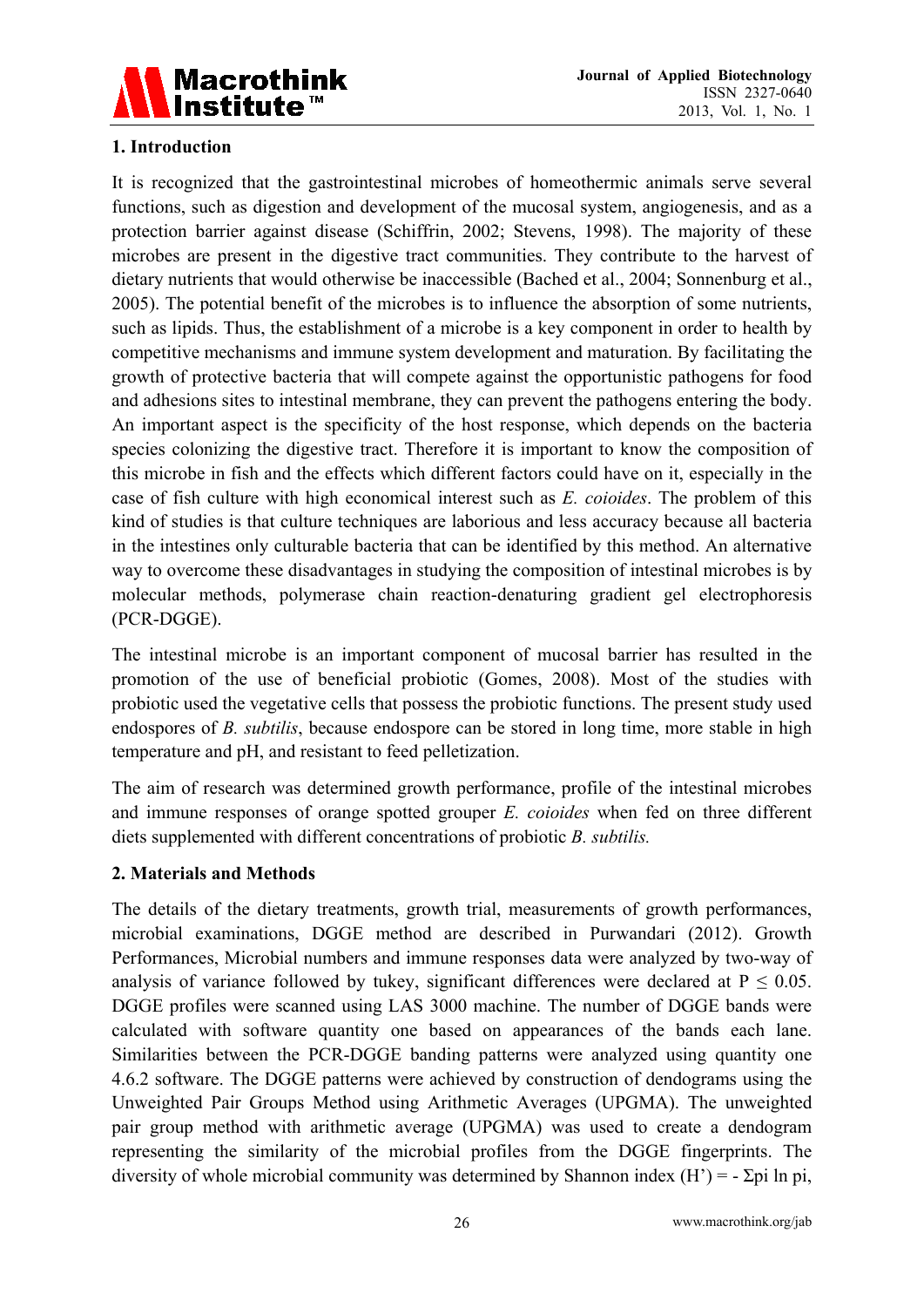

pi is proportion of each species in the sample times. The richness was calculated based on the formula Margalef's richness index: (S-1)/ln(n), S is the total number of species. Evenness was determined by Pielou's evenness index:  $J' = H'/H'$  max, which  $H'$  = shannon index and H'max  $=$  ln S.

# **3. Results**

#### *3.1 Growth Measurements*

Percent weight gain (PWG) of groupers fed 0.1 % and 1% diets probiotic *B. subtilis* were significantly higher than the control from 0 to 2, 4, and 6 month of feeding (Table 1). PWG of the grouper were not significantly different among the dietary treatments for the period of 3-4 months.

Feed efficiencies (FEs) of fish fed 1% and 0.1% diets were significantly higher than the control diet of feeding. After 2 months of feeding the FEs of fish fed the control, 0.1% and 1% diets were  $3.8\pm0.1$ ,  $2.2\pm0.1$  and  $2.1\pm0.0$ , respectively. FEs of the grouper were not significantly different among the dietary treatments for the period of 3-4 months. FEs of fish fed the control, 0.1% and 1% kg diets were  $1.8\pm0.1$ ,  $1.4\pm0.1$  and  $1.5\pm0.1$ .

| Times of feeding (month) | Treatment of diets by probiotic B. Subtilis $(\%$ kg <sup>-1)</sup> |                              |                               |  |
|--------------------------|---------------------------------------------------------------------|------------------------------|-------------------------------|--|
|                          | Control $(0)$                                                       | 0 <sup>1</sup>               |                               |  |
| $0 - 2$                  | $26.4 \pm 2.2$                                                      | 41.6 $\pm$ 2.6 <sup>s</sup>  | 43.6 $\pm$ 1.8 <sup>s</sup>   |  |
| $3-4$                    | $46.2 \pm 3.4$ <sup>ns</sup>                                        | 59.5 $\pm$ 3.4 <sup>ms</sup> | 57.8 $\pm$ 5.5 <sup>ms</sup>  |  |
| 5-6                      | $956 \pm 82$                                                        | $118.5\pm9.8^{\text{ s}}$    | $129.4 \pm 12.9$ <sup>s</sup> |  |

Table 1. Percent weight gain (PWG) of groupers

Mean body weights of the groupers were not significantly different at the end of 2, 4 and 6 months. At the end of the 6 months feeding, the mean body weight of fish fed the control, 0.1% and 1% diets were  $43.4 \pm 1.8$ ,  $47.6 \pm 2.5$  and  $48.5 \pm 2.0$  g, respectively.

Survival rate of the groupers were not significantly different at the end of 2, 4 and 6 months. At the end of the 6 months, the survival rate of fish fed the control, 0.1% and 1% diets were 85.6 $\pm$  4.8%, 94.4 $\pm$  1.1% and 88.9 $\pm$  2.2%, respectively.

### *3.2 Total Viable Count of Sea Water Tank*

The initial number of Log Total Viable Count (Log TVC) in the culture tank before the treatment was 3.48  $(2.99 \times 10^3)$  cfu ml<sup>-1</sup>. Addition of probiotic *Bacillus subtilis* caused changes in Log TVC level. Log TVC was increased with increasing culture time. The Log TVC in the tank of 1% and 0.1% diet were significantly higher than the tank with the control diet. The Log TVC in the control, 0.1% and 1% after 10, 20, and 30 days feeding were showed on Table 2.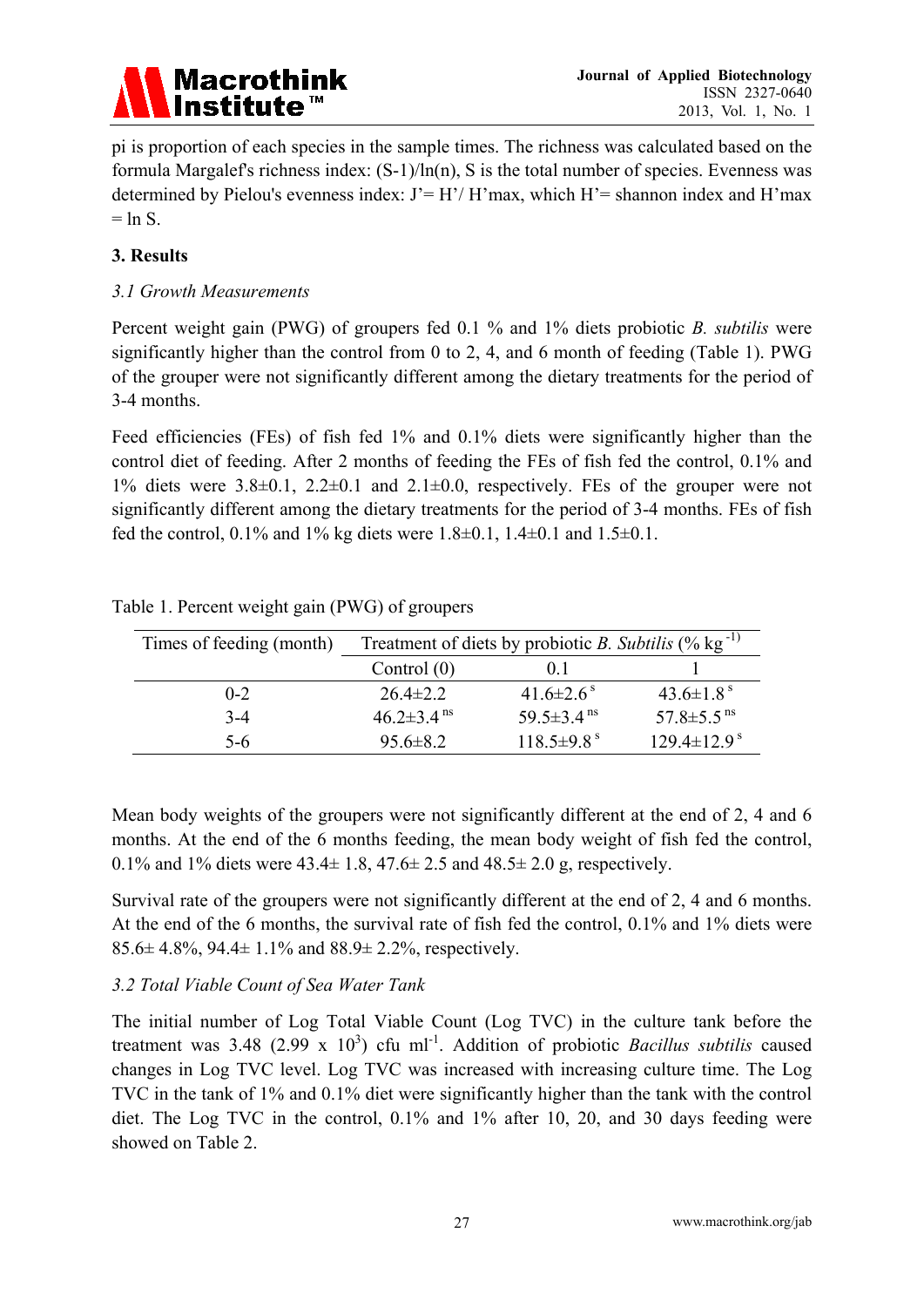|            | Log Total Viable Count $(TVC)$ (cfu ml <sup>-1</sup> ) |                                    |                                    |  |
|------------|--------------------------------------------------------|------------------------------------|------------------------------------|--|
| Time (day) | Control $(0)$                                          | $01\%$                             | $1\%$                              |  |
|            | 3.29 ( $log 2.02 \times 10^3$ )                        | 3.73 ( $log 5.71 \times 10^3$ )    | 4.06 (log 1.34 x 10 <sup>4</sup> ) |  |
| 20         | 3.35 ( $log 2.26 \times 10^3$ )                        | 4.10 (log 1.45 x $10^{4}$ )        | 4.18 (log 1.80 x 10 <sup>4</sup> ) |  |
| 30         | 3.81 ( $log7.22 \times 10^3$ )                         | 4.34 ( $\log 4.56 \times 10^{4}$ ) | 4.22 ( $log 3.31 \times 10^{4}$ )  |  |

| Table 2. Total bacteria in the tank culture |  |  |  |
|---------------------------------------------|--|--|--|
|                                             |  |  |  |

The population level of viable bacteria was somewhat higher in 1% probiotic tank on all accession time, then followed by 0.1% probiotic tank on accession time 30 days and 20 days feeding period. The highest log total viable was 0.1% probiotic treatment on accession time 30 days of feeding period. The lowest log total viable bacteria in sea water tank were the control group on accession time 10 days of feeding period.

### *3.3 Immune Parameters*

### 3.3.1 Respiratory Burst

The respiratory burst that fed a diet containing 1 and 0.1% diet was significantly higher than the control. There was a significant increase in respiratory burst from day 20 to day 30, especially the 1 and 0.1%.

The respiratory burst for fish that fed the 1% diet on all elapsed time was highest value, followed by the 0.1% (Figure 4). The respiratory burst values for fish that fed the 1% diet for 10, 20, and 30 days were  $1.98 \pm 0.03$ ,  $2.12 \pm 0.24$  and  $5.03 \pm 0.02$ , respectively. Those for the 0.1% diet were  $1.91 \pm 0.01$ ,  $2.12 \pm 0.16$ , and  $3.52 \pm 0.03$ , respectively. And the control were  $1.87 \pm 0.03$ ,  $1.83 \pm 0.12$ , and  $2.01 \pm 0.15$ , respectively.

### 3.3.2 Leucocyte Proliferation

The leucocyte proliferation of fish that fed the 1% and 0.1% diet was not significantly different than the control. The feeding time of 10, 20 and 30 days did not show significant difference in leucocyte proliferation among treatments. The leucocyte proliferation for day 20 was higher compare to days 10 and 30. The leucocyte proliferation for the 1% at day 20 was highest.

The leucocyte proliferation for fish that fed the Control diet were  $1.31 \pm 0.09$ ,  $1.50 \pm 0.19$ , and  $1.10 \pm 0.02$  when fed the experimental diets for 10, 20, and 30 days. Those for the 0.1% diet were  $1.25 \pm 0.09$ ,  $1.59 \pm 0.22$ , and  $1.21 \pm 0.02$ , respectively. And those for the 1 % diet were  $1.10 \pm 0.02$ ,  $1.88 \pm 0.09$  and  $1.21 \pm 0.13$ , respectively.

### *3.4 PCR product Separated on Agarose gel*

After the PCR amplification, fragment about 433 bp obtained from all fish intestine samples were fragments of 16S rDNA V6-V8 regions. Figure 1 showed the results of the16S rDNA fragments amplified by PCR and separated on 1.2% agarose gel. It is shown that lanes I1 and I2 were the initial intestine. Lanes C, P, and B were the control, 0.1%, and 1% dietary,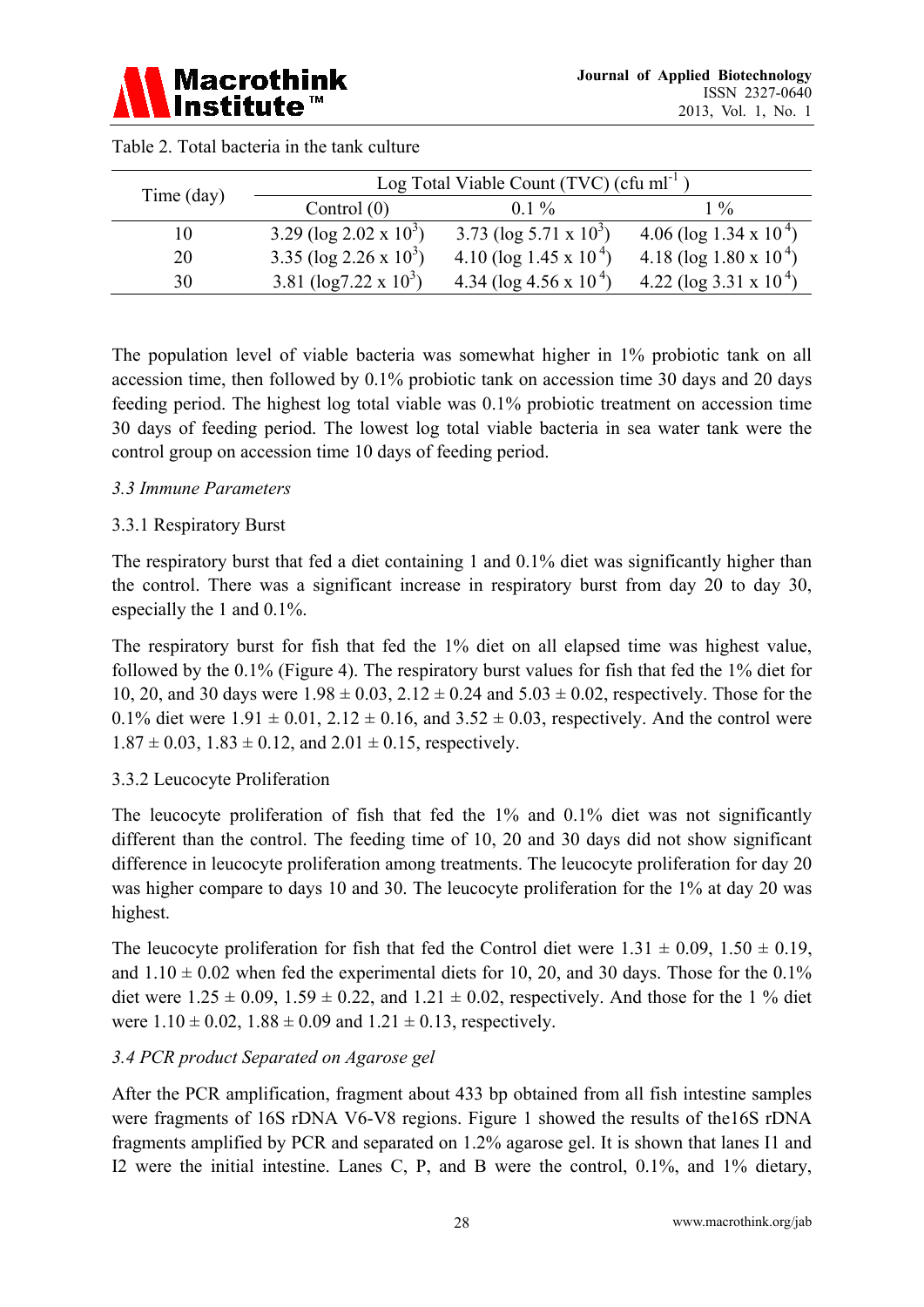

respectively. 10, 20, and 30 were elapsed times of feeding periods.



Figure 1. 16S rDNA amplified by PCR separated on 1.2% agarose gel. Lanes I1 and I2 are the initial intestine. Lanes C, P, and B are the control, 0.1%, and 1% dietary, respectively. 10, 20 and 30 are elapsed time of feeding periods



Figure 2. The result of DGGE analysis of 16S rDNA fragments. The products of bacterial DNA in fish intestines amplified by PCR were separated by DGGE. Lanes I1 and I2 are the initial fish. Lanes C, P, and B are the control, 0.1%, and 1% dietary groups, respectively. 10, 20 and 30 are elapsed time, respectively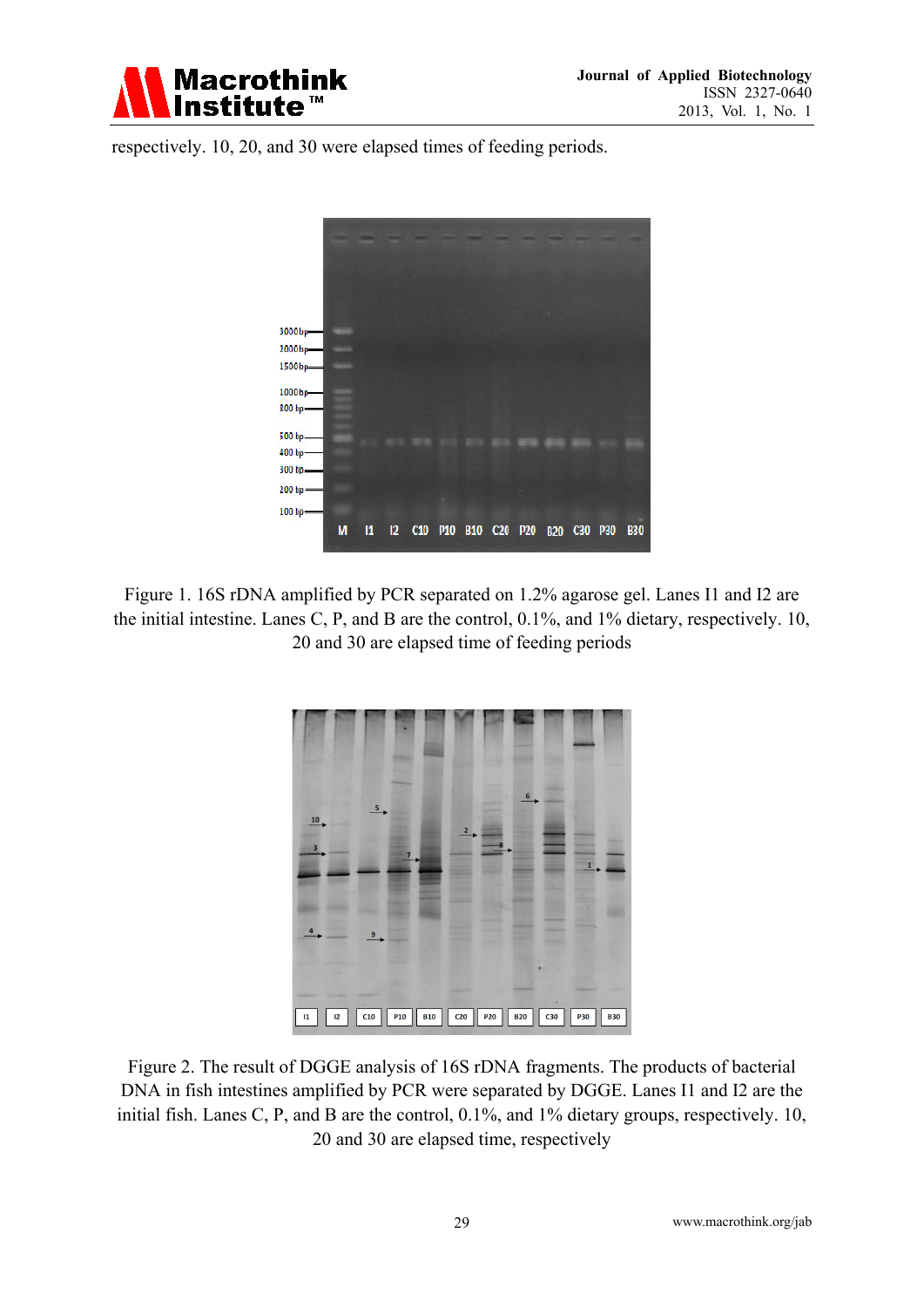

DGGE analysis of gut microbial communities is presented in Figure 3. In order to compare all profiles UPGMA was used to create a dendogram describing pattern similarities. DGGE profiles of the experimental were relatively low similar to the control, similarity  $< 40\%$ . The total number of bands was higher in the supplemental group than control on day 10 and day 20, and lower in day 30. Shannon index on probiotic groups higher than control on day 10 and and day 20, and lower in day 30. Same result reported on richness, the probiotic higher than control on day 10 and day 20, and lower in day 30. Evenness (values close to 1 represents less variation in communities) shows that variation in the communities with the respective groups vary greatly (Table 3).

| Probiotic $(\% )$ | Total number of<br>band $(R)^a$ | Diversity <sup>b</sup> | Richness <sup>c</sup> | Evenness <sup>d</sup> |
|-------------------|---------------------------------|------------------------|-----------------------|-----------------------|
|                   |                                 |                        |                       |                       |
| 10 Day            |                                 |                        |                       |                       |
| $\boldsymbol{0}$  | 5                               | 0.13                   | 0.76                  | 0.19                  |
| 0,1               | 24                              | 0.71                   | 4.46                  | 0.52                  |
|                   | 15                              | 0.40                   | 2.71                  | 0.30                  |
| 20 Day            |                                 |                        |                       |                       |
| 0                 | 17                              | 0.50                   | 3.10                  | 0.40                  |
| 0,1               | 20                              | 0.60                   | 3.68                  | 0.45                  |
|                   | 23                              | 0.77                   | 4.26                  | 0.57                  |
| 30 Day            |                                 |                        |                       |                       |
| $\theta$          | 21                              | 0.58                   | 3.17                  | 0.37                  |
| 0,1               | 18                              | 0.58                   | 3.30                  | 0.46                  |
|                   | 9                               | 0.30                   | 1.55                  | 0.31                  |

Table 3. Microbial parameters from DGGE fingerprints of gut microbiota of the groupers fed the experimental diets contains different levels (0, 0.1%, 1%) of probiotics

<sup>a</sup> Total number of band each sampling.

<sup>b</sup> Shannon diversity index (H+) -  $\Sigma$ pi ln pi.

 $\textdegree$  Margelefs richness index (S-1)/ln(n).

<sup>d</sup>Pielou's evenness index: j-H+/H max.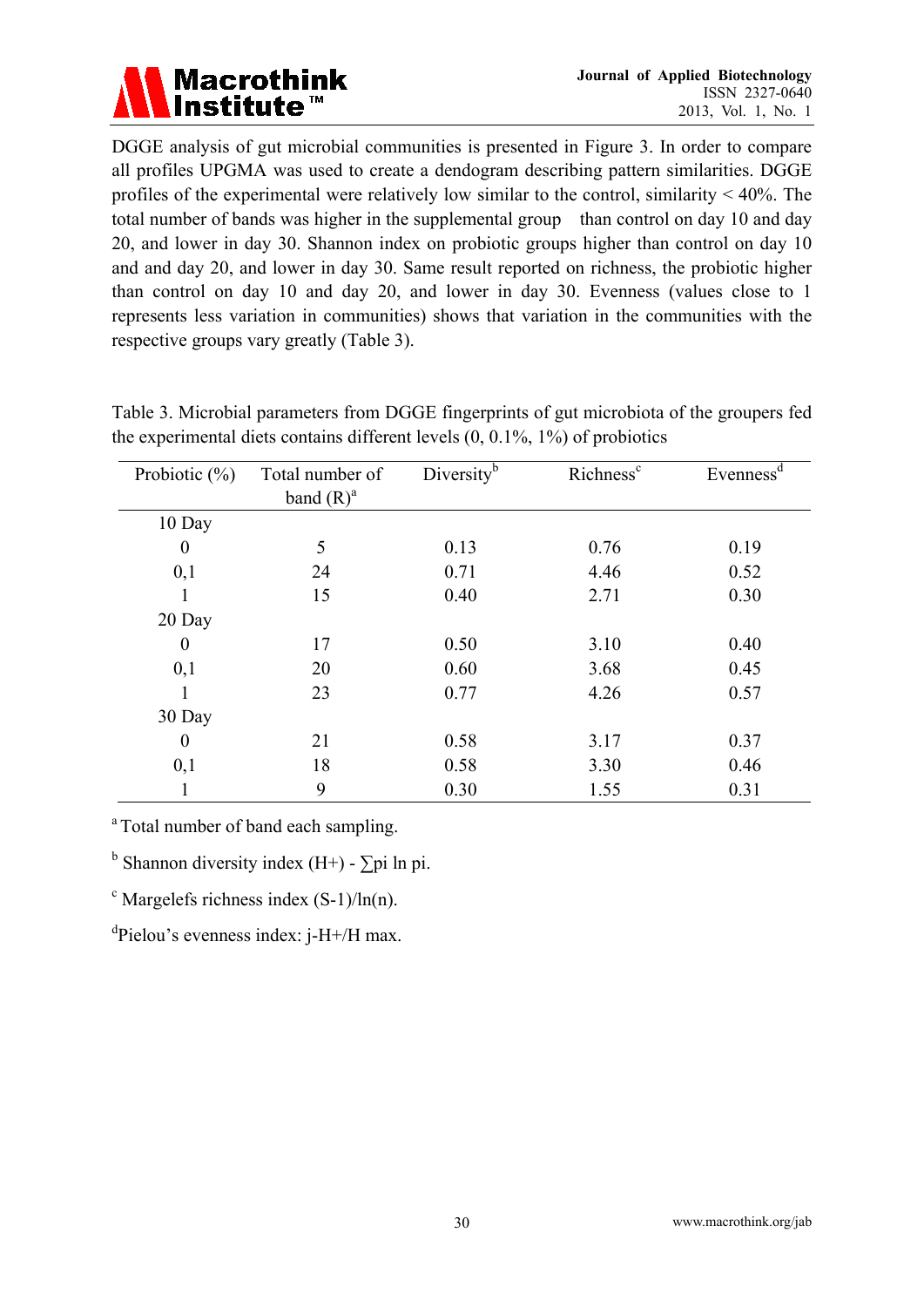



Figure 3. Unweighted pair group clustering dendogram of DGGE profiles using arithmetic average linkage. Arithmetic average linkage was contructed using quantity one 4.6.2. software

#### *3.6 Sequences for Selected Clones*

A total of 136 clones inserted from cloning process were amplified use PCR and gotten 80 clear PCR products. Then the clear PCR products were loaded in DGGE gel to know the position each clone in the DGGE check. Sequences samples were selected by obtaining different position of each samples compare to the marker. Finally a total of 10 bands (band 1-10) were successfully sequenced from selected clones. Figure 4 showed that the 10 identified bacteria were closely related to one of the following four groups: Proteobacteria (13.77%), Firmicutes (53.48%), Verrumicrobia (29.3%), and Archaea (3.45%).



Figure 4. Intestinal microbial profile of *Epinephelus coioides* determined from DGGE analyses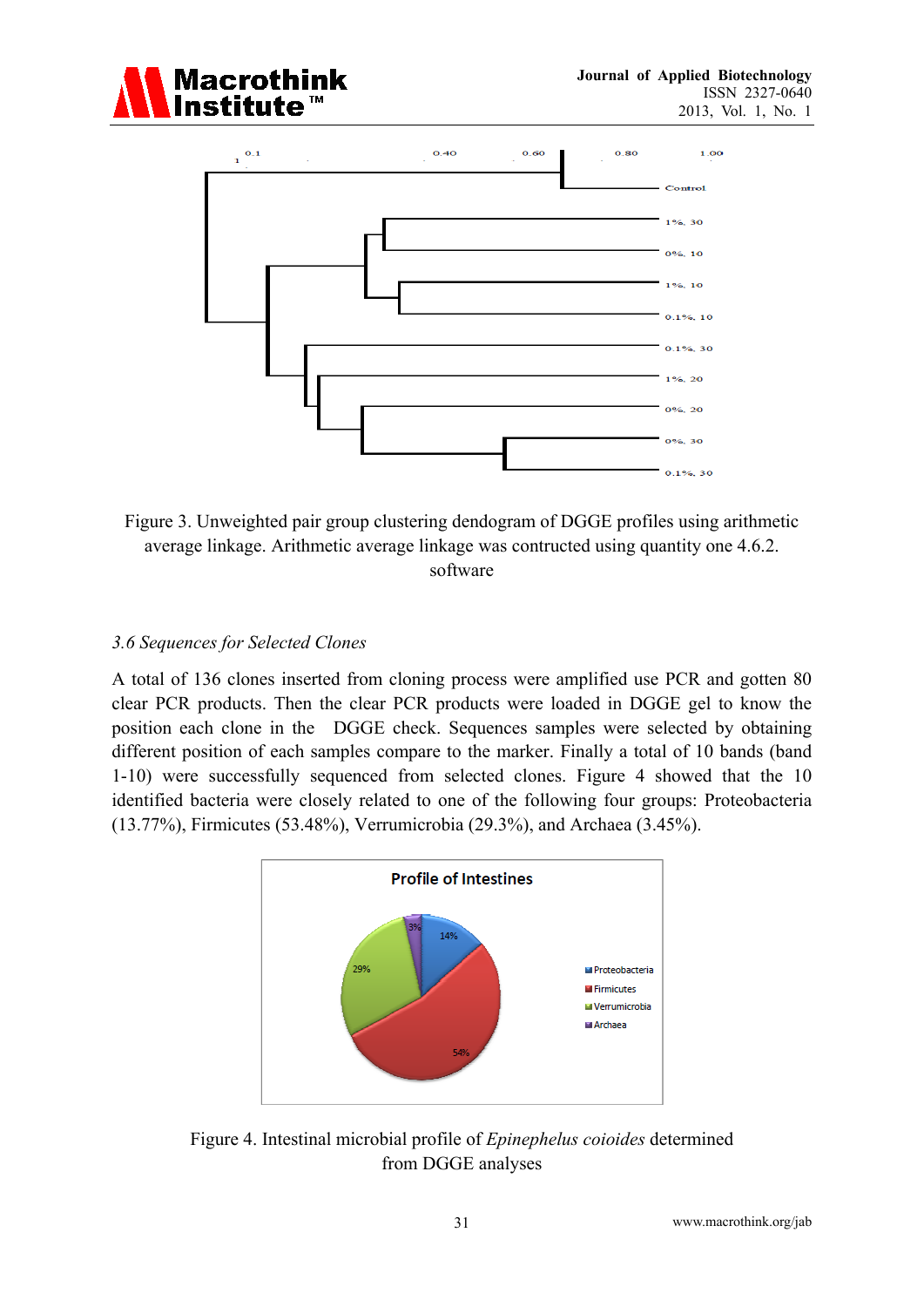

*M. salsuginis* strain MR was present in all samples, indicating that the bacteria were predominant bacteria. Each site also had its special species, for example *Paenibacillus sp* always existed in 0.1% probiotic sites on each elapsed time. *Akkermansia muciniphila* strain BAA-835 existed on all the sites, exception for treatment with elapsed time 10 day of feeding. *Francisella noatunensis* strain Ehime-1 only existed in the initial sites I1 and I2. Also *Lactobacillus parafarraginis* strain NRIC 0677 were found in the initial sites too, indicating that *F. noatunensis* strain Ehime-1 and *Lactobacillus parafarraginis* strain NRIC 0677 were origin species. *Lactobacillus oeni* strain 59 b only existed on probiotic 0.1% on elapsed times 10 and 20 days of feeding sites P10 and P20, respectively. And *Methilacidophilum infernorum* strain V4 only existed on probiotic sites P10, B10, B20, P30 and B30 for each elapsed time. This indicated that different diet were a resulted in different population of bacteria. The different diet had a great influence on the structure of bacteria.

#### **4. Discussion**

The research showed that probiotic *B. subtilis* at 0.1% or 1% significantly enhanced percent weight gain (PWG) and feed efficiencies (FE) than the control in the first feeding period. Liu et al. (2012) who showed that *B. subtilis* supplemented diet significantly higher growth than that of grouper fed the control diet after 28 days of feeding.

PWG and FEs of the grouper were not significantly different among those fed different levels of probiotics diets for subsequent 2 months. During this time period, the water temperature decreased. Temperature has a fundamental effect on animal physiology. It has long been known that environmental temperature affects all physiological functions of poikilothermic animals, such as fish (Bowden, 2008). The authors reported that weight gain significantly decreased in fish when treated in decreased temperature  $(\pm 19 \degree C)$ . Low temperature might suppress the fish growth, rendering no significant difference among treatments even the effects of probiotic.

PWG and FEs of groupers fed 0.1 % and 1 % diets were once again significantly higher than the control group in the subsequent 2 months. The water temperature averaged  $\pm 24^{\circ}$ C during the period. Liu et al. (2012) reported that grouper *E. coioides* fed diet containing *B. subtilis* at  $104 - 108$  cfu g<sup>-1</sup> had significantly increased PWG levels and FEs. (Sun et al., 2010) also reported that feed efficiency significantly increased in *E. coioides* fed *Bacillus pumilus* or *B. clausii*-containing diets during the experiment period. Several Bacillus species can secrete a wide range of exogenous enzymes to break down nutrient such as protein and carbohydrates (Liu et al., 2009; Ochoa et al., 2006; Farzanfar, 2006). They conclude that better growth performance in fish might have led to improve protein digestion. In the result that grouper *E. coioides* fed diets containing *B. subtilis* at 0.1% and 1% had significantly increased PWG levels and FEs, and this increased with the supplemented concentration of *B. subtilis* in the diets, which might have resulted from contributions of nutrients supplements and exogenous enzymes by *B. subtilis*.

The survival of the grouper were not significantly different during the 6 months trial when fed diets supplemented with probiotics *Bacillus subtilis* 0.1% and 1% or control diet. Zokaeifar et al. (2012), who reported that no significantly different on survival rate of white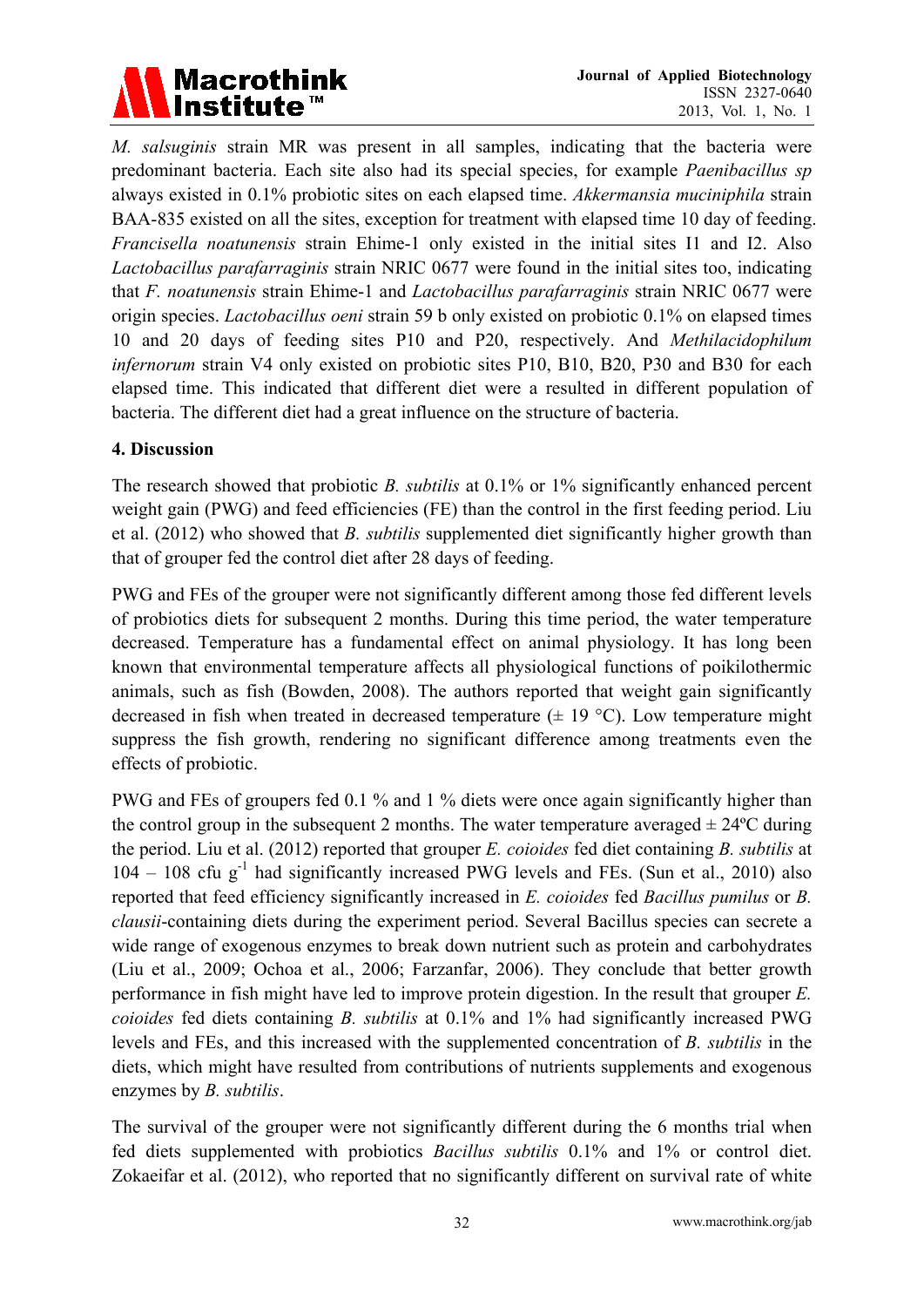

shrimp *L. vannamei* fed with *Bacillus subtilis* at doses 105 cfu g-1 and control diets. But survival rate was significantly higher when the *L. vannamei* were fed diets with *B. subtilis* at doses  $108$  cfu g<sup>-1</sup>.

Dietary supplementation of probiotic *Bacillus subtilis* caused changes in Log TVC of culture water. The log of viable bacteria in the 1% and 0.1% diet tanks were significantly higher compare to the control diet tank, and the log TVC were increased as the culture time increased. In this research additional spore of *B. subtilis* to the diets of *E. coioides* was more effective because of TVC in the control tank was also less compare to the probiotic tanks. The same research also reported by Panigrahi et al. (2004), who reported administration probiotic *Lactobacillus rhamnosus* in rainbow trout *O. mykiss* was more lower in TVC of the control tank compare to the probiotic tanks.

The respiratory burst that fed a diet containing 1% and 0.1% probiotic *Bacillus subtilis* was significantly higher compare to control ( 0% probiotic *B. subtilis*), especially at the elapsed time of 30 days. That's mean probiotic diet increases innate cellular response such as respiratory burst. Same results also reported by (Chiu et al., 2010). They reported respiratory burst of fish fed the 103, 105, and 107 cfu kg-1 of *S. cerevisiae* diets were significantly higher than those of fish fed the control diet after 2 and 4 weeks of feeding. Same results are also demonstrated in a study about effects of potential probiotic *B. subtilis* T13 in juvenile sea cucumber *Apostichopus japonicas* (Zhao et al., 2012). Several authors also reported the increases in respiratory burst activity in cobia, rainbow trout, and *P. vannamei* by probiotics (Geng et al., 2011; Nikoskelainen et al., 2003; Gullian et al., 2004; Brunt & Austin, 2005; Aubin et al., 2005).

The leucocyte proliferation of head kidney of the 1% and 0.1% probiotic was not significantly different compare to the control group after 10, 20 or 30 days of feeding. Similar lack of significant leucocyte proliferation was also reported by Panigrahi et al. (2004), who showed no significantly difference for leucocyte proliferation in rainbow trout *O. mykiss* fed with *Lactobacillus rhamnosus* at 109 cfu g<sup>-1</sup>. The significantly different only resulted with the doses 1011 cfu  $g^{-1}$ . It is possible that 1% and 0.1% supplementation maybe insufficient to be effective in promoting leucocyte proliferation.

Extracting total DNA from bacteria in fish intestine is more rapid and accurate than traditional microbial separation and identification methods, and can reflect the diversity of bacteria in fish intestines more directly. It is viable to research the structure of bacteria in fish intestines by amplifying 16SrDNA of bacteria and separating the PCR products with DGGE. More information about these bands could be obtained. Longer 16SrDNA fragments can be obtained by improving the primers used in PCR and can be used to decide the taxonomic species effectively, and to study the structure of bacteria in fish intestines. At the same time, conditions of unculturable bacteria can be acquired, and the real environmental situation of fish intestine can be reflected. Such information is important for aquaculture to ensure the diversity of fish intestine.

Administration of probiotic 0.1% and 1% in the fish feed increased the numbers of microbial spesies after 10 and 20 day of feeding period. On day 30 however, the number of species for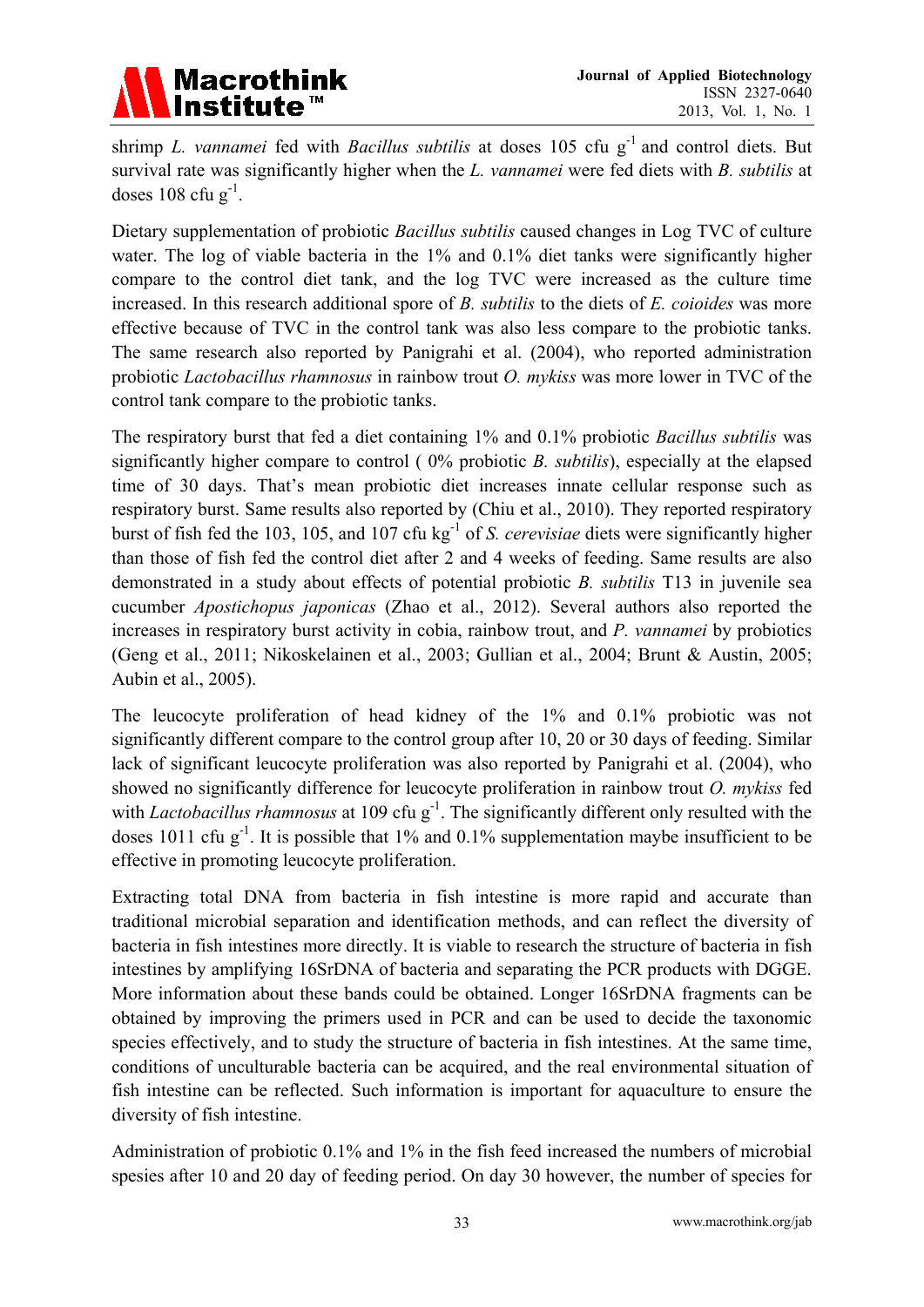

the control and 0.1% diets after 20 day feeding period, was greater than the 1% diet. The data also demonstrated that probiotic *B. subtilis* increased the microbial diversity (visible band number and Shannon diversity index) of *E. coioides*. That was in line with Kaup (1858) dietary administration of fresh or lyophilized probiotic *Shewanella putrefaciens* Pdp 11 for 60 days exerted an important influence on intestinal bacterial DGGE profiles and yielded a faster stabilization of the bacterial community in flat fish *Solea senegalensis*. This suggested that long-term supplementation of probiotic *B. subtilis* exerted significant effect on microbial composition of *Epinephelus coioides*. Therefore the stimulation of *B. subtilis* may be beneficial to the host. This result is in line with Yang et al. (2011), who showed a positive effect for dietary administration of probiotic *Psychrobacter* sp. SE6 on autochthonous microbiota in the GI tract of *E. coioides.* 

In the recent study, from the total bacteria that were identified show that *Francisella noatunensis* strain Ehime-1 and *Lactobacillus parafarraginis* strain NRIC 0677 were only existed in the initial sites I1 and I2. Indicating that *Francisella noatunensis* strain Ehime-1 and Lactobacillus parafarraginis strain NRIC 0677 were origin species. And for the species Methylobacterium salsuginis strain MR and *Akkermansia muciniphila* strain BAA-835 were present in all samples; indicate that those bacteria were predominant bacteria. Dietary administration of probiotic *Bacillus subtilis* improved microbial diversity by stimulating the growth of another bacteria like *Paenibacillus sp*, *Lactobacillus oeni* strain 59 b, and *M. infernorum* strain V4. *Paenibacillus sp* have capability to symbiosis with other bacteria like obligate bacterial symbiont against pathogens (Enright et al., 2003). *Lactobacillus oeni* strain 59 b have a role in Malolactic fermentation process for increases microbiological stability and improves organoleptic characteristics (Lazaro et al., 2009). And *Methylobacterium aminovorans* strain JCM 8240 have a role to digest methanol, D-fructose, glycerol, ethanol, monomethylamine, dimethylamine, trimethylamine, TMAH, formamide, N-methylformamide, DMF, succinic acid, L-asparatic acid, L-glutamic acid, and betaine (Urakami et al., 1993). This indicated that dietary administration probiotic *B. subtilis* were stimulated another bacterial species that beneficial for *E. coioides*.

### **5. Conclusions**

The growth performances of grouper *E. coioides* feds diets containing *B. subtilis* at 0.1% and 1% are significantly better than the contro in terms of PWG and FEs. The dietary supplementation of 1% and 0.1% probiotic also increased innate cellular response for respiratory burst and were significantly higher than the control, with the highest responses at day 30. Probiotic *B. subtilis* exerted different profiles of microbial diversity and stimulated another bacterial species like *Paenibacillus sp*, *Lactobacillus oeni* strain 59 b, and *Methilacidophilum infernorum* strain V4. The best dose of probiotic *B. subtilis* for optimal cellular responses is thus 0.1 %, that was as efficient as the 1% treatment.

### **References**

Aubin, J., Gatesoupe, F. J., Labbé, L., & Lebrun, L. (2005). Trial of probiotics to prevent the vertebral column compression syndrome in rainbow trout (*Oncorhynchus mykiss* Walbaum). *Aquaculture Research, 36,* 758-767. http://dx.doi.org/10.1111/j.1365-2109.2005.01280.x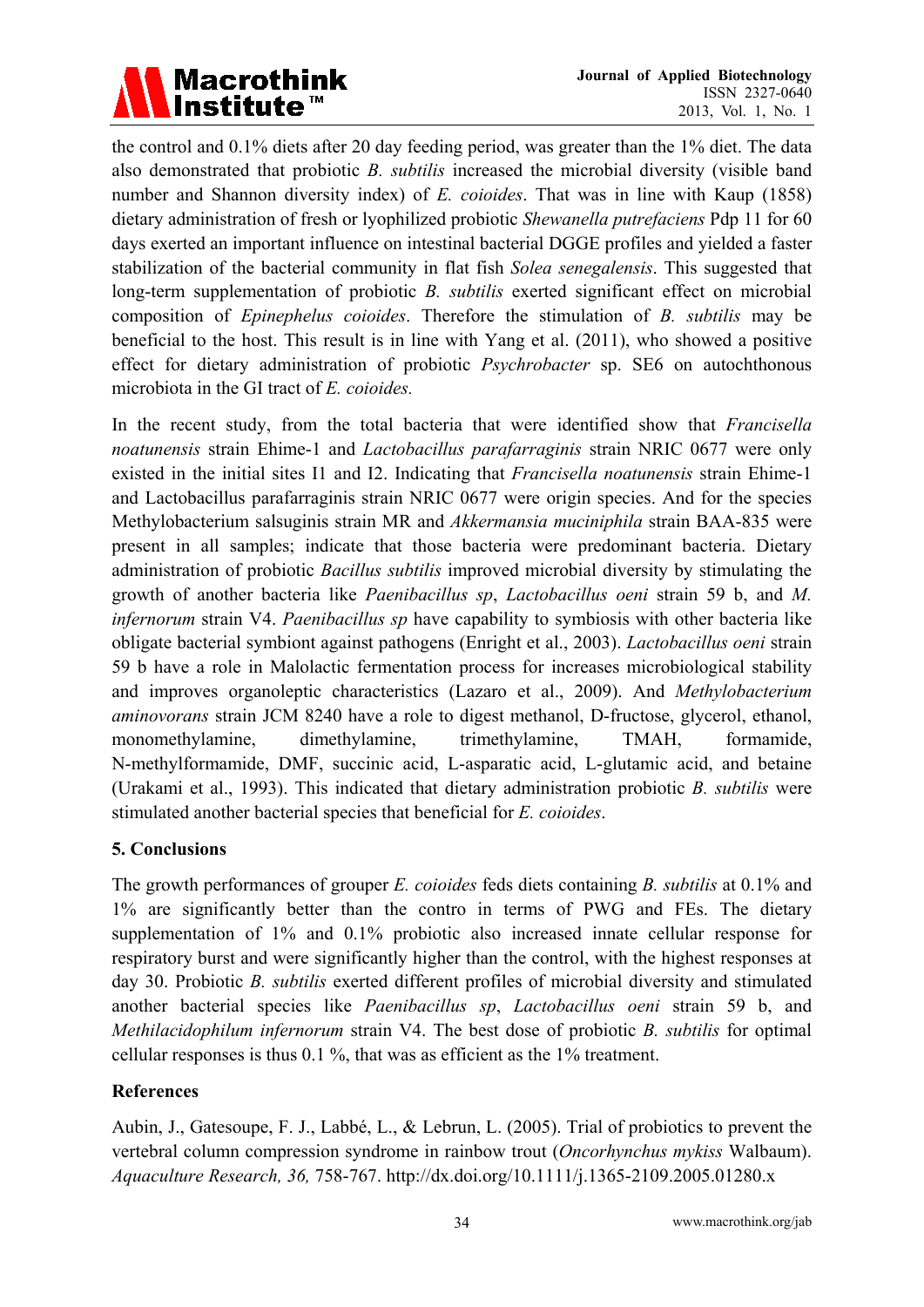

Backhed, F., Ding, H., Wang, T., Hooper, L. V., Koh, G. Y., Nagy, A., … Gordon, J. I. (2004). The gut microbiota as an environmental factor that regulates fat storage. *Proceedings of the National Academy of Sciences USA 101,* 15718-15723. http://dx.doi.org/10.1073/pnas.0407076101

Bowden, T. J. (2008). Modulation of the immune system of fish by their environment. *Fish and Shellfish Immunology, 25,* 373-383. http://dx.doi.org/10.1016/j.fsi.2008.03.017

Brunt, J., & Austin, B. (2005). Use of a probiotic to control Lactococcosis and Streptococcosis in rainbow trout (*Oncorhynchus mykiss* Walbaum). *Journal of Fish Diseases, 28*, 693-701. http://dx.doi.org/10.1111/j.1365-2761.2005.00672.x

Cheng, A. C., Cheng, S. A., Chen, Y. Y., & Chen, Y. J. (2009). Effects of temperature change on the innate cellular and humoral immune responses of orange-spotted grouper *Epinephelus coioides* and its susceptibility to *Vibrio alginolyticus*. *Fish and Shellfish Immunology, 26,* 768-772. http://dx.doi.org/10.1016/j.fsi.2009.03.011

Enright, M. R., & Griffin, C. T. (2004). Specificity of association between *Paenibacillus sp*. and the entomopathogenic nematodes, *Heterorhabditis* spp. *Microbial Ecology, 48*, 414-423. http://dx.doi.org/10.1007/s00248-003-0166-0

Farzanfar, A. (2006). The use of probiotics in shrimp aquaculture. FEMS *Immunology and Medical Microbiology, 48*, 149-58. http://dx.doi.org/10.1111/j.1574-695X.2006.00116.x

Gomes, G. D., & Balcazar, J. L. (2008). A review on the interactions between gut microbiota and innate immunity of fish. *FEMS Immunology and Medical Microbiology, 52*, 145-154. http://dx.doi.org/10.1111/j.1574-695X.2007.00343.x

Gullian, M., Thompson, F., & Rodriguez, J. (2004). Selection of probiotic bacteria and study of their immunostimulatory effect in *Penaeus vannamei*. *Aquaculture, 233*, 1-14. http://dx.doi.org/10.1016/j.aquaculture.2003.09.013

Lazaro, L. M., Ferrer, S., Mora, R. R., & Pardo, I. (2009). *Lactobacillus oeni* sp. nov., from wine. *International Journal of Systematic and Evolutionary Microbiology, 59*, 2010-2014. http://dx.doi.org/10.1099/ijs.0.007567-0

Liu, H., Liu, M., Wang, B., Jiang, K., Jiang, S., Sun, S., & Wang, L. (2009). PCR-DGGE analysis of intestinal bacteria and effect of *Bacillus* spp on intestinal microbial diversity in kuruma shrimp (*Marsupenaeus japonicas*). *Chinese Journal of Oceanology and Limnology, 28*(4), 808-814. p://dx.doi.org/10.1007/s00343-010-9101-7

Liu, C. H., Chiu, C. S., Ho, P. L., & Wang, S. W. (2012). Improvement in the growth performances of white shrimp, Litopenaeus vannamei, by a protease-producing probiotic, *Bacillus subtilis* E20, from natto. *Journal of Applied Microbiology, 107*, 131-141.

Nikoskelainen, S., Ouwehand, A. C., Bylund, G., Salminen, S., & Lilius, E. M. (2003). Immune enhancement in rainbow trout (Oncorhynchus mykiss) by potential probiotic bacteria (*Lactobacillus rhamnosus)*. *Fish Shellfish Immunol, 15,* 443-452. http://dx.doi.org/10.1016/S1050-4648(03)00023-8